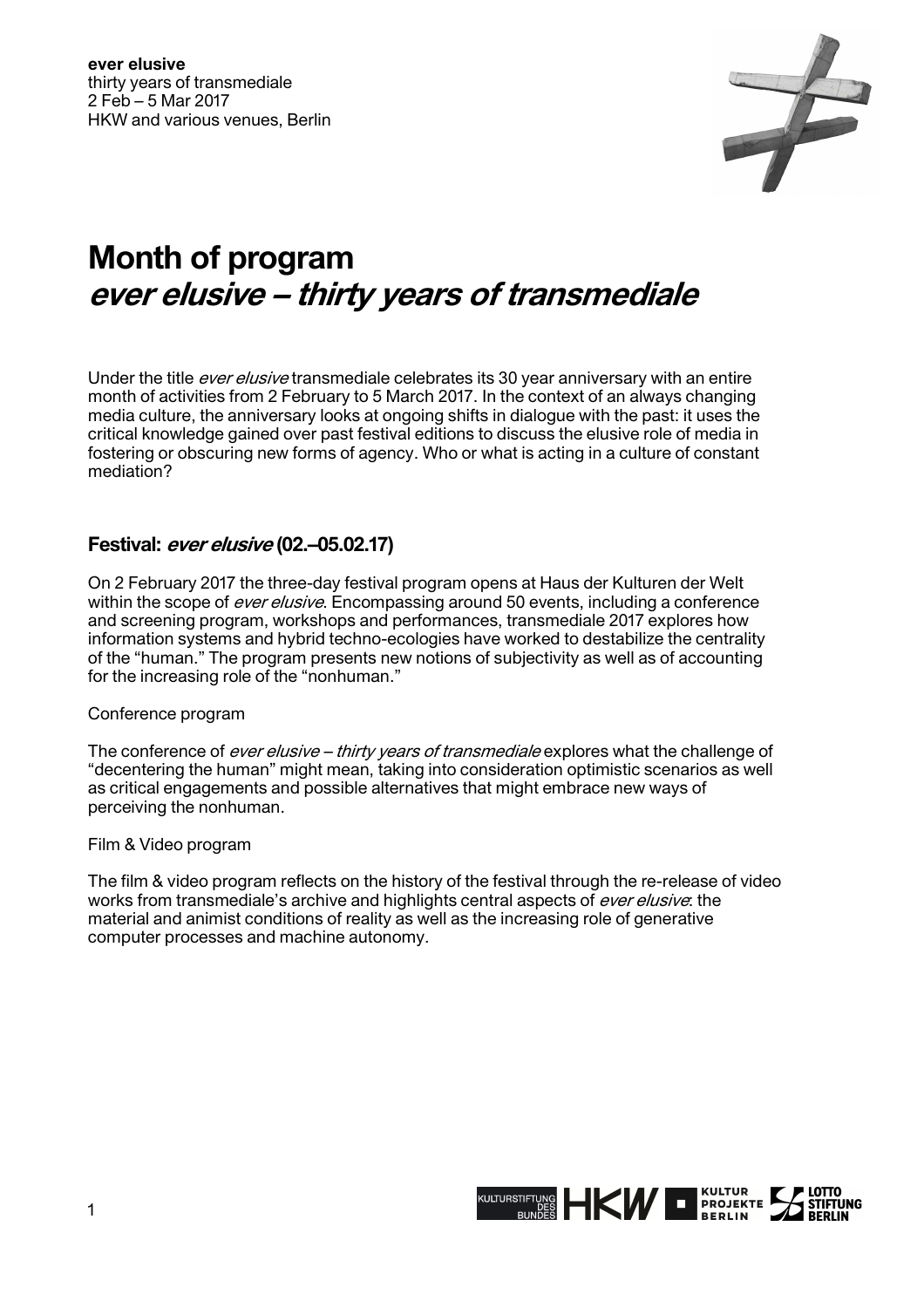**ever elusive** thirty years of transmediale 2 Feb – 5 Mar 2017 HKW and various venues, Berlin



# **Exhibition: "alien matter" (02.02.–05.03.17)**

The special exhibition "alien matter" curated by Inke Arns opens alongside the festival on 2 February 2017 at Haus der Kulturen der Welt. "Alien matter" refers to man-made, and at the same time, radically different, potentially intelligent matter. It is the outcome of a naturalization of technological artifacts. Environments shaped by technology result in new relationships between man and machine. Technical objects, previously defined merely as objects of utility, have become autonomous agents. Their capacity to learn and network throws into question the previously clear and dominant division between active subject and passive object.

With: Aliens in Green, Morehshin Allahyari & Daniel Rourke, Constant Dullaart, Ignas Krunglevičius, Mark Leckey, Joep van Liefland, Jeroen van Loon, Nicolas Maigret & Maria Roszkowska, Katja Novitskova, Sascha Pohflepp, Johannes Paul Raether, Evan Roth, Suzanne Treister, Addie Wagenknecht, YoHa, Pinar Yoldas

daily 10:00–19:00, closed on Tuesdays HKW Exhibition hall

## **External exhibition venue**

YoHa – Plastic Raft of Lampedusa

02.–08.02.2017, daily 15:00–20:00 Deutsches Architektur Zentrum – DAZ Köpenicker Straße 48/49, 2nd courtyard, 10179 Berlin

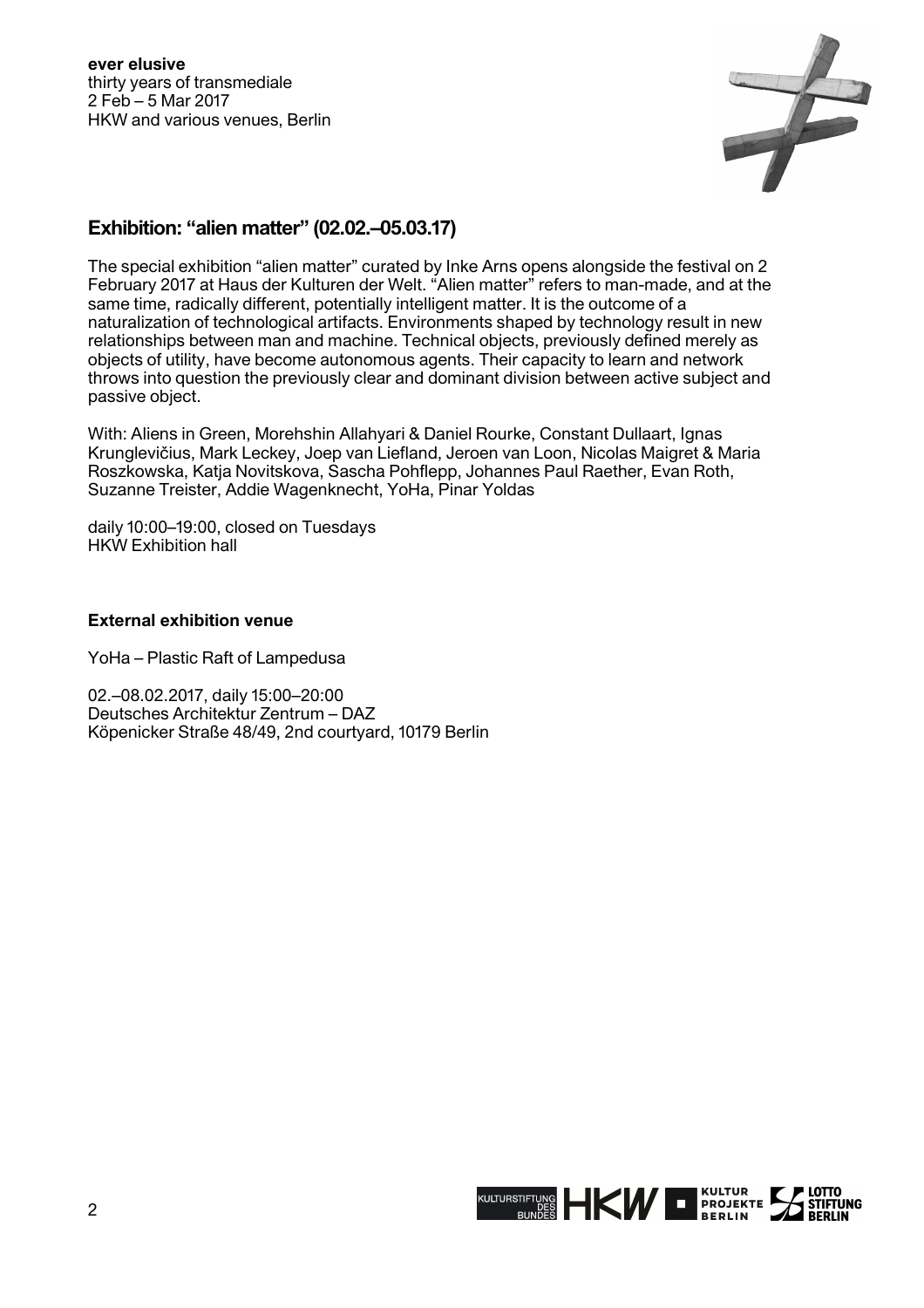

## **Excursions Imaginaries, Interventions, and Ecologies**

The *ever elusive* program continues in the form of three thematic excursions at different locations in Berlin which are conceptually linked to topics explored that day. The excursions, entitled *Imaginaries, Interventions*, and *Ecologies*, are an extension of the festival throughout the month of February. These concentrated events target specific aspects of the ever elusive theme while also being representative of topics that have been important in the history of the festival.

## **Excursion: Imaginaries (08.02.17)**

The Imaginaries excursion challenges standardized histories and future trajectories of media practice and thinking. It features performances, discussions, and installations of speculative design projects, science fiction, imaginary media, and archaeological investigations that intercut past, present, and future.

With Bager Akbay, Morehshin Allahyari, Ayhan Ayteş, Sophia Gräfe, Darsha Hewitt, Jussi Parikka, Rasheedah Phillips & Moor Mother (Black Quantum Futurism Collective), Ebru Yetişkin

08.02.2017, 15:00–20:30 Langenbeck-Virchow-Haus, Luisenstraße 58, 10117 Berlin

## **Excursion: Interventions (18.02.17)**

The *Interventions* excursion focuses on new approaches to immanent critique, opposition, and collective organization, in relation to the crisis of datafi ed politics and digital populism. Concluding with the Telekommunist International delegates assembly.

With: Tatiana Bazzichelli, Diann Bauer & Patricia Reed (Laboria Cuboniks), Željko Blaće, Baruch Gottlieb & Dmytri Kleiner (Telekommunisten), Seda Gürses, Jonas Lund, Ewa Majewska, Gavin Mendel-Gleason, Diana McCarty, Sebastian Olma, Sebastian Schmieg, Daniel Tirado, UBERMORGEN

18.02.2017, 11:00–21:00 ver.di, Paula-Thiede-Ufer 10, 10179 Berlin

## **Excursion: Ecologies (24.02.17)**

The third excursion concludes the excursion program happening throughout the month of February. *Ecologies* features new artistic re-search into the messy, disperse ecologies that now characterize life on the planet as it is re-constructed in fl ows of data, capital, and natural resources.

With: Jamie Allen, Art bureau OPEN, Shu Lea Cheang, Martin Howse, Jonathan Kemp, Kartina Neiburga, Sandra Sajovic, Saša Spačal, Mirjan Švagelj, Taro, Franz Xaver

24.02.2017, 11:00–22:00 silent green Kulturquartier,Gerichtstraße 35, 13347 Berlin

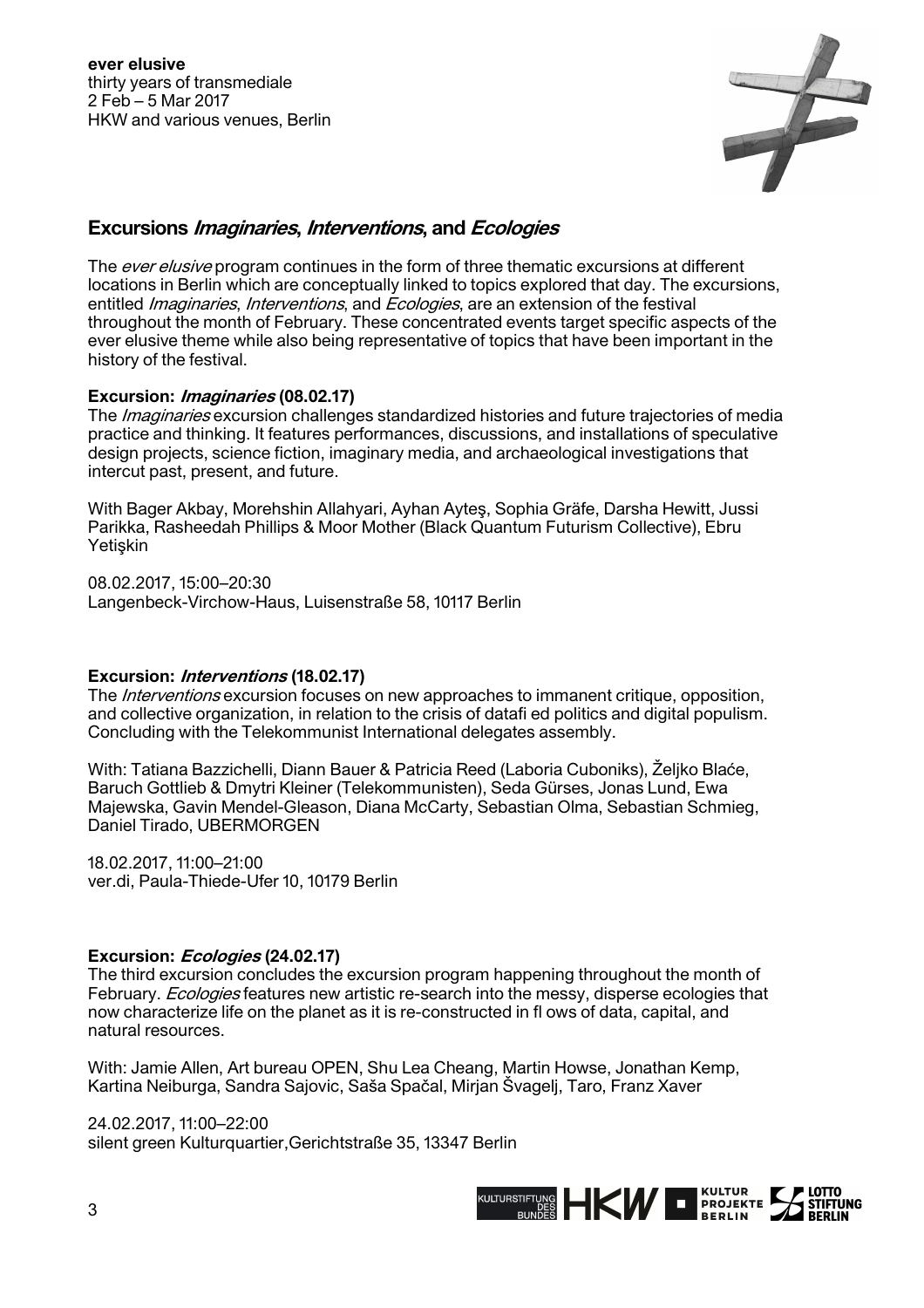**ever elusive** thirty years of transmediale 2 Feb – 5 Mar 2017 HKW and various venues, Berlin



# **Closing Weekend (04.–05.03.17)**

The two-day closing weekend program of transmediale 2017 on 4 and 5 March 2017 revolves around the theme of language and technology as two recurring topics whose elusive relation has been present at the festival over the course of its thirty editions. It features screenings, talks, and two performance evenings with performance and multimedia artist Laurie Anderson.

With: Friederike Anders, Laurie Anderson, Emilien Awada & Constanze Ruhm, Christophe Bruno, Florian Cramer, Valie Djordjevic, Rotraut Pape, Caspar Stracke

04.–05.03.2017 HKW, John-Foster-Dulles-Allee 10, 10557 Berlin

# **Partner Program (20.01.–05.03.17)**

20.01.–05.03.2017 Vorspiel Pre-festival program of transmediale & CTM at various venues

31.01.2017, 18:30 transmediale Marshall McLuhan Lecture "Exit and the Extensions of Man" by Sarah Sharma, moderated by Baruch Gottlieb

01.–05.02.2017 transmediale Marshall McLuhan Salon Watching (Blade Runner) by Ben Bogart Opening: 31.01.17, 20:00, open daily 14:00–18:00 Embassy of Canada, Leipziger Platz 17, 10117 Berlin

The transmediale Marshall McLuhan Projects are a cooperation between transmediale and the Embassy of Canada in Berlin

27.01.–05.02.2017 Tracing Information Society – a Timeline With Technopolitics daily 12:00–19:00, Wed–Fri until 20:00 neue Gesellschaft für bildende Kunst,Oranienstraße 25, 10999 Berlin